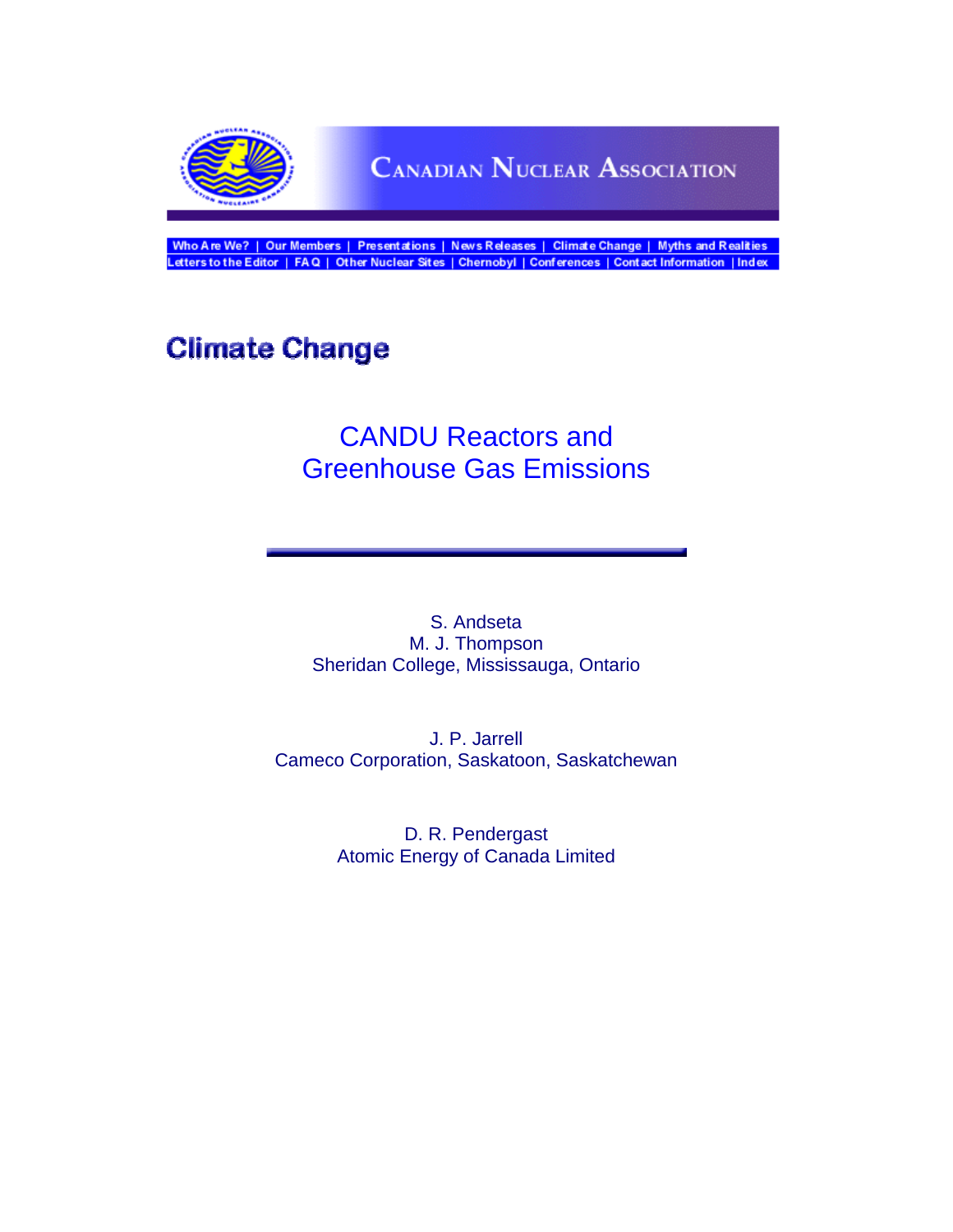## **Abstract**

*This paper was originally presented at the 11th Pacific Basin Nuclear Conference, Banff, Alberta, Canada, May 3-7, 1998. It has been updated to include additional lifecycle data on chemical releases from ore treatment and CANDU fuel fabrication.*

It is sometimes stated that nuclear power plants can supply electricity with zero emissions of greenhouse gases. In fact, consideration of the entire fuel cycle indicates that some greenhouse gases are generated during their construction and decommissioning and by the preparation of fuel and other materials required for their operation. This follows from the use of fossil fuels in the preparation of materials and during the construction and decommissioning of the plants. This paper reviews life cycle studies of several different kinds of power plants. Greenhouse gases generated by fossil fuels during the preparation of fuel and heavy water used by operating CANDU power plants are estimated. The total greenhouse gas emissions from CANDU nuclear plants, per unit of electricity ultimately produced, are very small in comparison with emissions from most other types of power plants.

## **Introduction**

Greenhouse gases are generated during the preparation of materials used to build and operate nuclear and other types of power plants. The construction and decommissioning of plants will consume energy, some of which will be from sources that generate greenhouse gases. In order to demonstrate the reductions of greenhouse gases through deployment of nuclear power plants, a complete and comparative accounting of greenhouse gas emissions for the entire life cycle of electricity production systems is needed. Greenhouse gas generation per unit power output depends on the source of energy used to support the various phases of the life cycle. An ultimate electricity production system, from the greenhouse gas emission viewpoint, is one that derives all it's input energy from emission free sources. Although this is conceptually possible, it is unlikely that any such system exists at present as the use of fossil fuel as an energy source is ubiquitous and is of fundamental importance to some material preparation processes.

The estimation of precise quantities of greenhouse gases produced is an enormous, if not impossible task, because of the vast number of integrated operations that go into the construction and operation of a nuclear plant. Each component of a plant also has a life cycle, which depended to some degree on fossil fuels. The complexity is compounded by the differing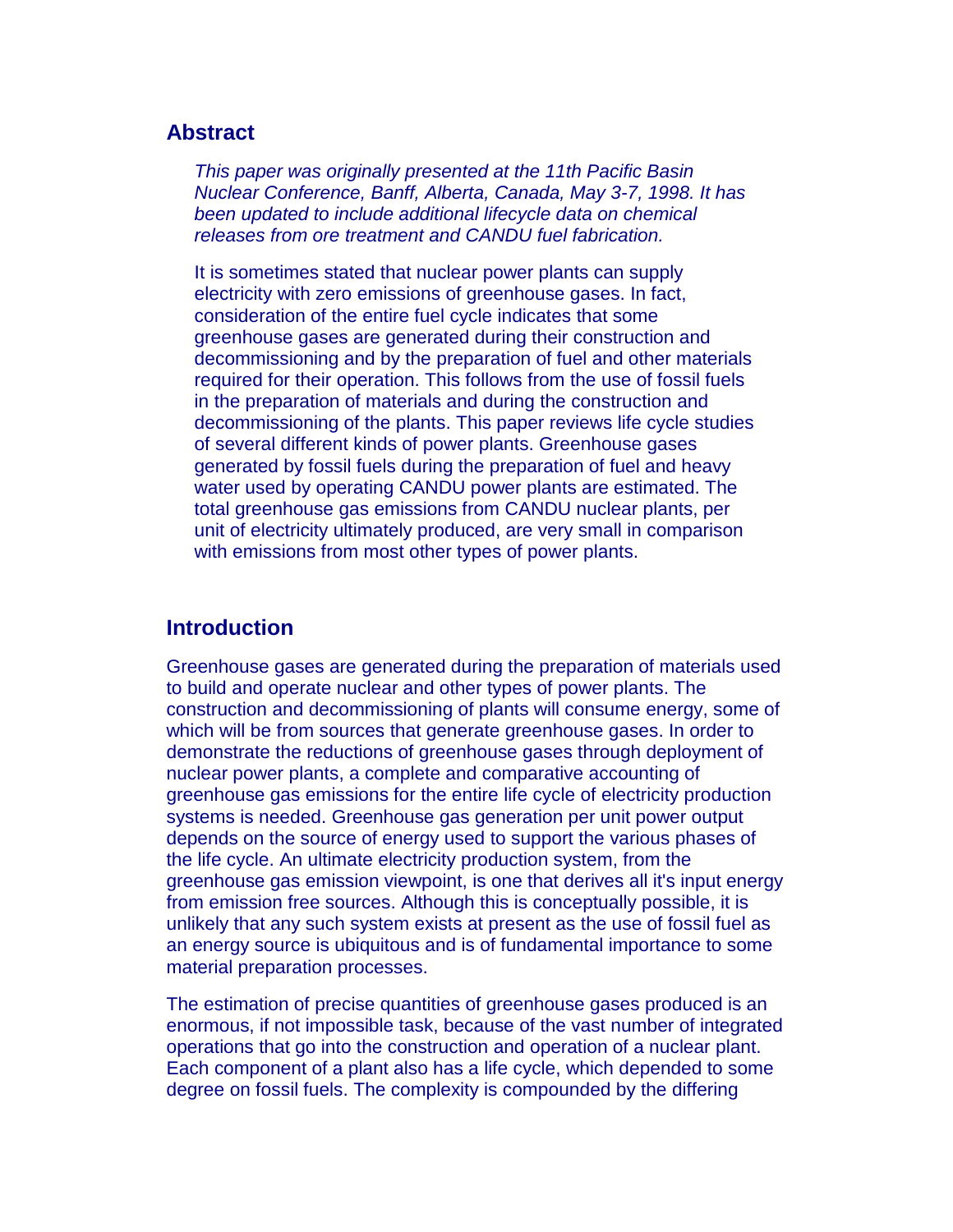choices of processes and energy sources used to undertake a particular operation. These processes may vary dramatically in their energy efficiency per unit output and the primary energy source that drives them. The separation of heavy water, a material component of heavy water reactors, from the light water with which it is mixed in nature provides a simple example. The separation can be achieved using a heat source. At one extreme the heat could be derived from fossil fuels such as coal or oil. Another extreme would derive the heat from a nuclear power plant. This approach greatly reduces the amount of carbon dioxide (CO2) generated per unit of the heavy water reactor component. Heavy water for CANDU reactors is now obtained by using nuclear energy to supply heat.

As time goes on sources of materials will vary in quality as rich ore bodies are depleted. New materials will be introduced by new technology. The implication of possible long term declining quality of uranium ores and resultant increasing energy consumption (Mortimer) to provide nuclear fuel has been considered. Similar considerations apply to other commonly used construction materials and to the extraction of fossil fuel energy resources. This time component introduces additional uncertainty in the long term to the quantity of greenhouse gases that may result from man's quest for energy.

This paper begins with a historical review of estimates of CO2 emissions from nuclear and other electricity generation systems. The information reviewed gives an indication of the relative magnitude of greenhouse gas generation during the construction and operation of nuclear electricity systems based on the critical assumptions made about the individual processes which make up the systems. CANDU reactors differ from other nuclear power systems as they are based on the use of natural uranium as fuel made possible by the use of heavy water as a moderator. This eliminates one energy consumptive process (enrichment of uranium) and introduces another (separation of heavy water) to the light water moderated nuclear electricity systems evaluated previously. The paper then proceeds to evaluate Canadian experience with greenhouse gases generated by fossil fuels during the preparation of fuel and heavy water used by CANDU power plants. An estimate of the lifecycle emissions from the CANDU fuel cycle, based on this data, is provided.

#### **Review**

Early studies focused on the quantities of materials used by various power sources. Although the context was to evaluate constraints on power generation arising from possible shortages of materials, the information developed provides a basis for qualitative comparisons of CO2 emissions of greenhouse gases emitted during construction of power plants. Table 1 combines data from such a study (Rose) with recent data from CANDU reactors to provide a comparison of material requirements for several energy sources. The CANDU data is based on 80% capacity factor. Table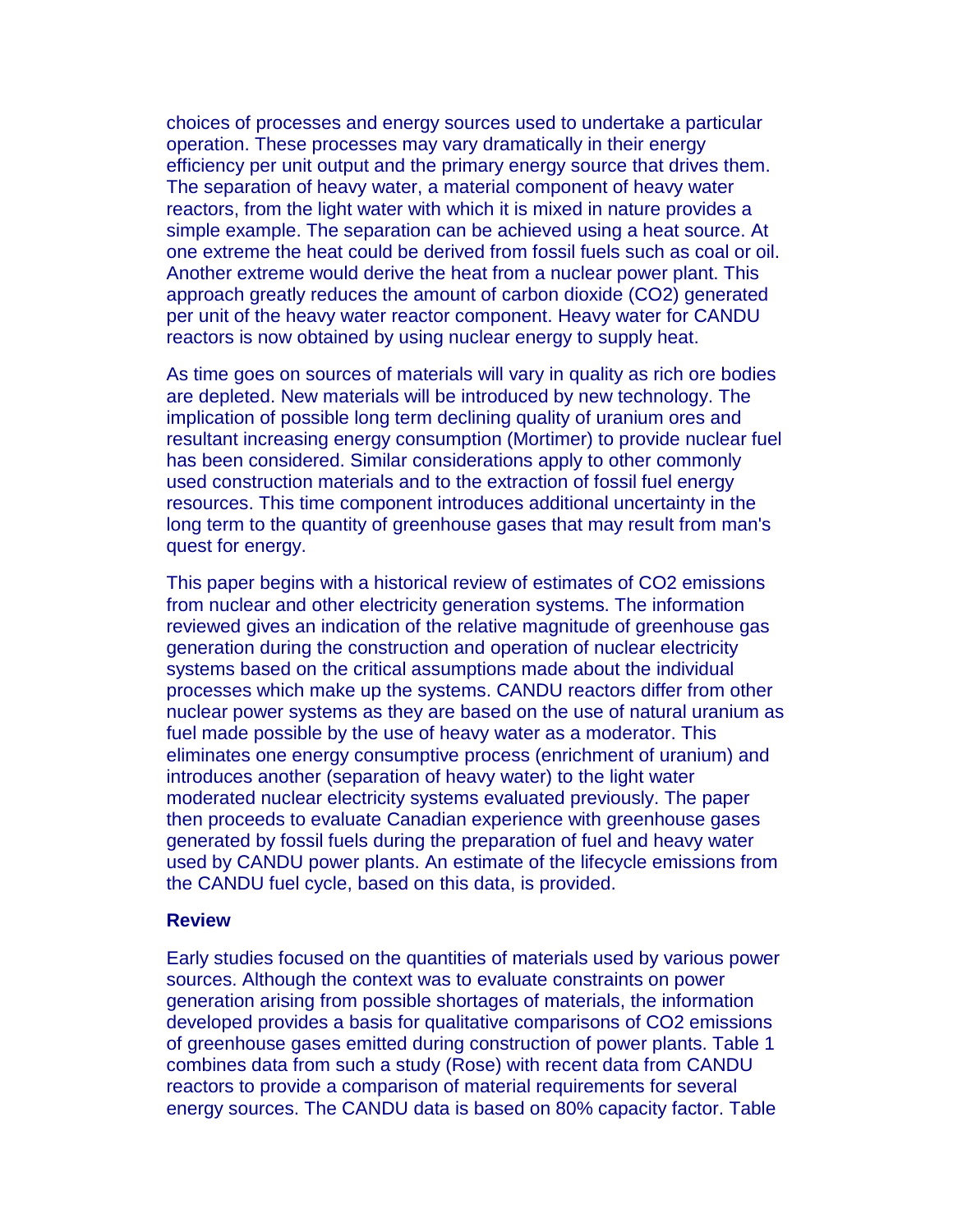1 indicates a very wide variation in quantities of materials to construct power plants of equal energy generating capacity. Electricity technologies based on low energy intensity sources require a large amount of material to collect the energy. The comparison provided will not be static as improvements in efficiency of the systems presented here are expected. Carbon dioxide emissions for construction of these systems is expected to be roughly proportional to the amounts of materials used. Additional quantitative information on CO2 emissions from the preparation and transport and erection of materials is needed to continue the life cycle analysis.

## **Table 1**

Material quantities for construction of selected electricity generation technologies circa 1983. (Thousands of tonnes per EJ / year)

| <b>Generation Technology</b> |           |             | Steel Concrete Other Metals Glass Silicon |           |  |
|------------------------------|-----------|-------------|-------------------------------------------|-----------|--|
| Coal - Electric              | 1500 5500 |             | 30                                        |           |  |
| Coal - Synfuel               | 600       | *           | 30                                        |           |  |
| CANDU 900Mwe (1995)          |           | 1600 14000  | $\star$                                   |           |  |
| <b>LWR</b>                   |           | 2500 15000  | 125                                       |           |  |
| CANDU 600Mwe (1995)          |           | 1400 18000  | $\star$                                   |           |  |
| Solar - Photo                |           | 20000210000 | 30000                                     | 120001800 |  |
| <b>Hydro</b>                 |           | 3500 60000  | 200                                       |           |  |
| Wind                         |           | 8000 35000  | 1000                                      |           |  |
| <b>Biomass</b>               | 4500      | 12000       | $\star$                                   |           |  |

\* Data not available

- Negligible

Many estimates of CO2 releases just from the operation of various types of power plants have been undertaken. A typical study (Science Concepts, 1990) shows CO2 releases varying from 40 to 1070 kt/TWh based on 1000 Mwe plants assumed operating at 63% capacity factor. The study also included natural gas, oil, and wood power plants. They produced CO2 emissions of 600, 870 and 870 kt/TWh, respectively. The electrical energy required to enrich the uranium fuel accounts for the CO2 emissions by the nuclear plant. The electricity used for enrichment was generated from a mix of coal, gas and nuclear generation. The CO2 emitted by the nuclear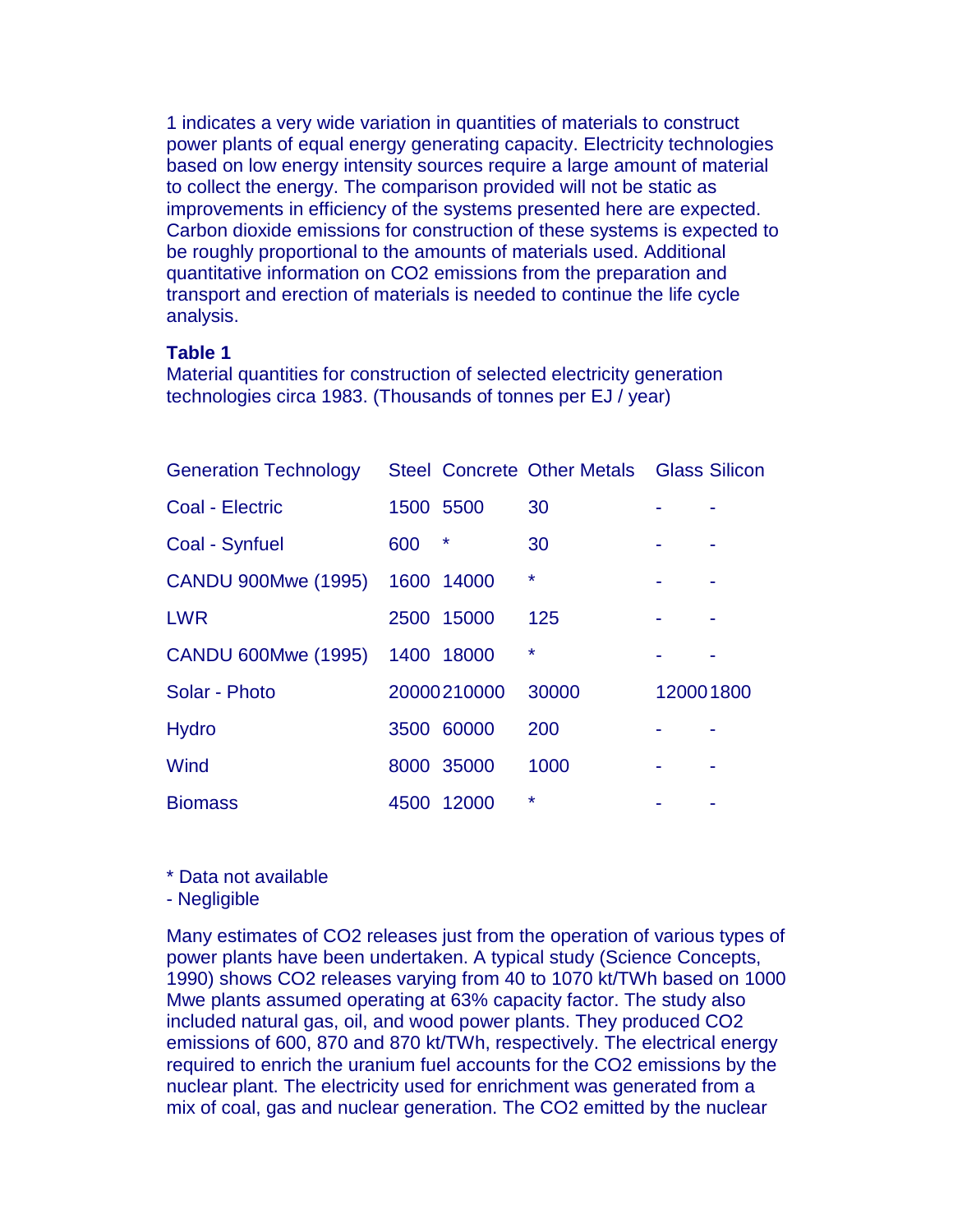plant on this basis is on the order of 4% of that from an equivalently sized coal plant.

A German lifecycle study (Weis, et al) found that the contribution to CO2 emissions from enrichment amounted to only about 0.5% that of a coal plant. The great difference relative to the previously cited study is attributed (Uranium Institute) to differing enrichment processes. Most enrichment in the United States utilizes the gas diffusion process whereas centrifuge enrichment is predominant in Germany. The order of magnitude difference emphasizes the importance of process efficiency in overall determination of CO2 releases per unit electrical energy output.

A recent study in Britain (Proops) provides an integrated lifecycle assessment of several pollutants from eight alternate electrical generating systems. Emissions of CO2 during construction, operation and decommissioning are included. Changes in levels of emissions, which would result by replacing "old coal" power, with the alternate technology are established. Table 2 summarizes the results for emissions of CO2. Examination of the data reveals, however, that the CO2 contributions resulting from the construction of the "old coal" plant are neglected. This is justifiable on the grounds that the release has already occurred so that only changes resulting from new replacement plants are being considered. The data also reveals that the CO2 resulting from the preparation of nuclear fuel is neglected. This follows from a decision not to include the effects of imported goods.

An important point, derived from the data of Table 2 is that the amount of CO2 generated during construction, by all systems, is small compared with the savings resulting from operation. The CO2 emission reduction from the non-fossil plants during operation overwhelmingly counters the CO2 expenditure in construction and decommissioning. The solar plants, which require the greatest CO2 expenditure, release only 1/26 times as much CO2 when compared to "old coal" technology.

## **Table 2**

Carbon Dioxide emission changes relative to "old coal" technology (kt/TWh)

| Type Construction Construction Operations Decommissioning |      |           |      |
|-----------------------------------------------------------|------|-----------|------|
| $CCGT_{0.43}$                                             | 0.95 | $-711.21$ | 0.09 |
| <b>IGCC20.50</b>                                          | 1.10 | $-344.32$ | 0.03 |
| $\frac{\text{SUPC}}{3}$ 0.67                              | 1.49 | $-320.95$ | 0.03 |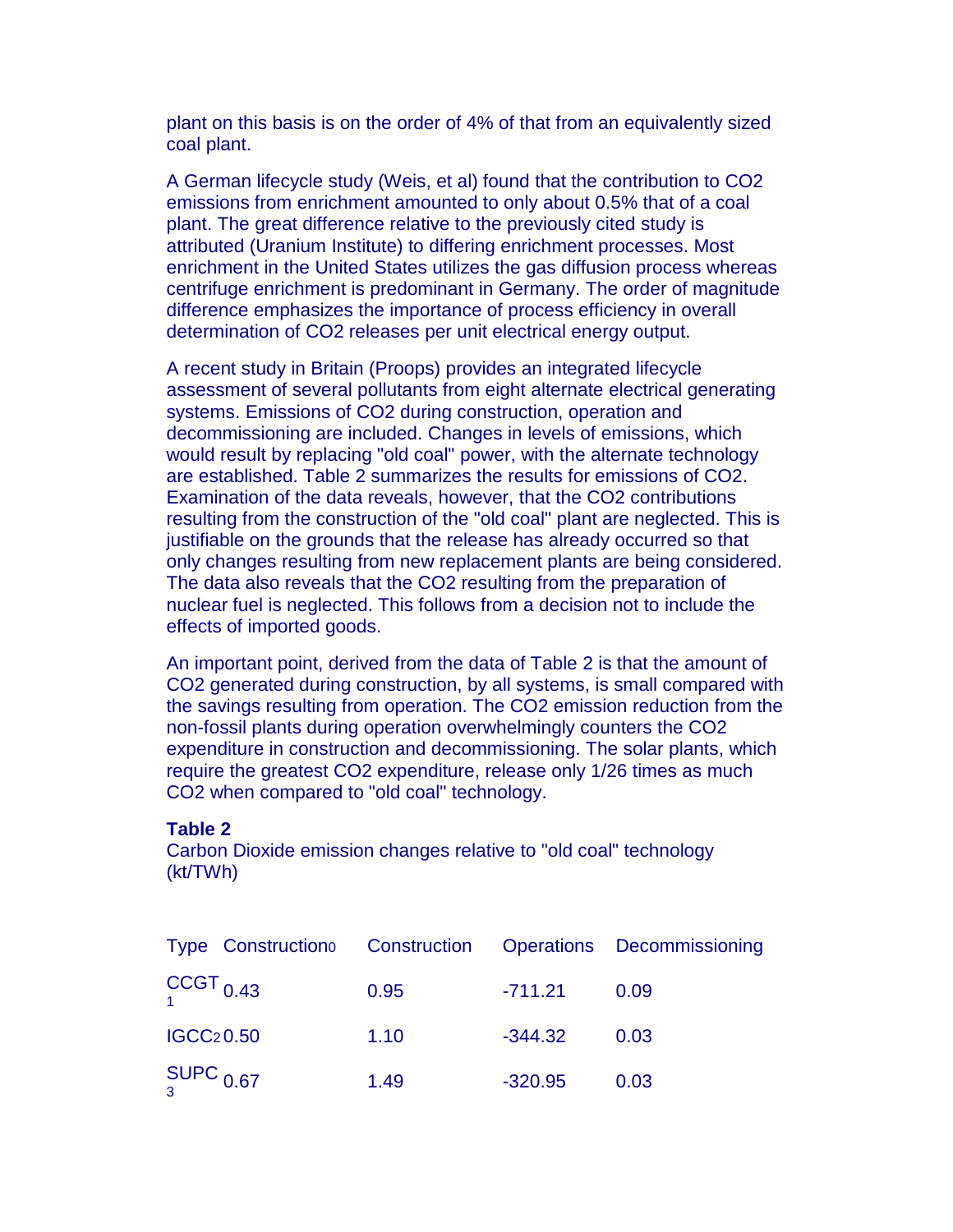| SXC <sub>4</sub> 1.00 | 2.22  | $-1117.38$ | 0.61 |
|-----------------------|-------|------------|------|
| Tide 2.45             | 5.45  | $-1129.18$ | 0.00 |
| <b>Wave 8.66</b>      | 19.22 | $-1129.21$ | 0.28 |
| Wind 15.54            | 34.51 | $-1130.20$ | 0.21 |
| Solar 19.69           | 43.71 | $-1149.61$ | 0.48 |

0 Relative to the nuclear plant - SXC [See 4 below] 1 Combined Cycle Gas Turbine 2 Integrated Gasifier Combined Cycle

3 Super Critical Coal

4 PWR Nuclear (Sizewell C) - SXC

A Swedish lifecycle study (Vattenfall) provides comparative data for power systems operating or considered for installation as part Sweden's electricity supply system. The studies are based on the operation of Vattenfall's hydro power, nuclear power, oil condensing, gas turbine, biofuelled heat and power, wind power and a hypothetical natural gas fueled combined cycle plant. The total CO2 releases from fueling, construction, operation and eventual decommissioning of the nuclear plants for 1995 is estimated to be 2.85 kt/TWh. This comprehensive study indicates substantially lower releases from nuclear power than the Science Concepts study (30kt/TWh) and is about equal to the Table 2 results (2.83kt/TWh) from Britain which do not include CO2 resulting from the preparation of fuel.

The reasons for the large differences in results of these three studies are not immediately apparent, but may be attributable to differing assumptions as to the components and details of the life cycle accounted for in the studies. In particular, one of the authors of the Vattenfall study (Bodlund) suggests that much more electricity derived from waterpower is an input source than would be the case in England. The studies all indicate that the CO2 burden per unit electrical output from the complete nuclear power cycle is very small and nearly negligible compared with the savings relative to fossil fuel systems.

## **Carbon Dioxide Emissions From Canada's Uranium Mining and Milling**

Canada currently produces about 1/3 of the world's uranium. In 1996, which is the reference year for this fuel cycle inventory, approximately 95 % came from three mines in the province of Saskatchewan: Key Lake, Rabbit Lake and Cluff Lake. Since this uranium is the source of the natural uranium used to fuel Canada's CANDU reactors, data from these mines is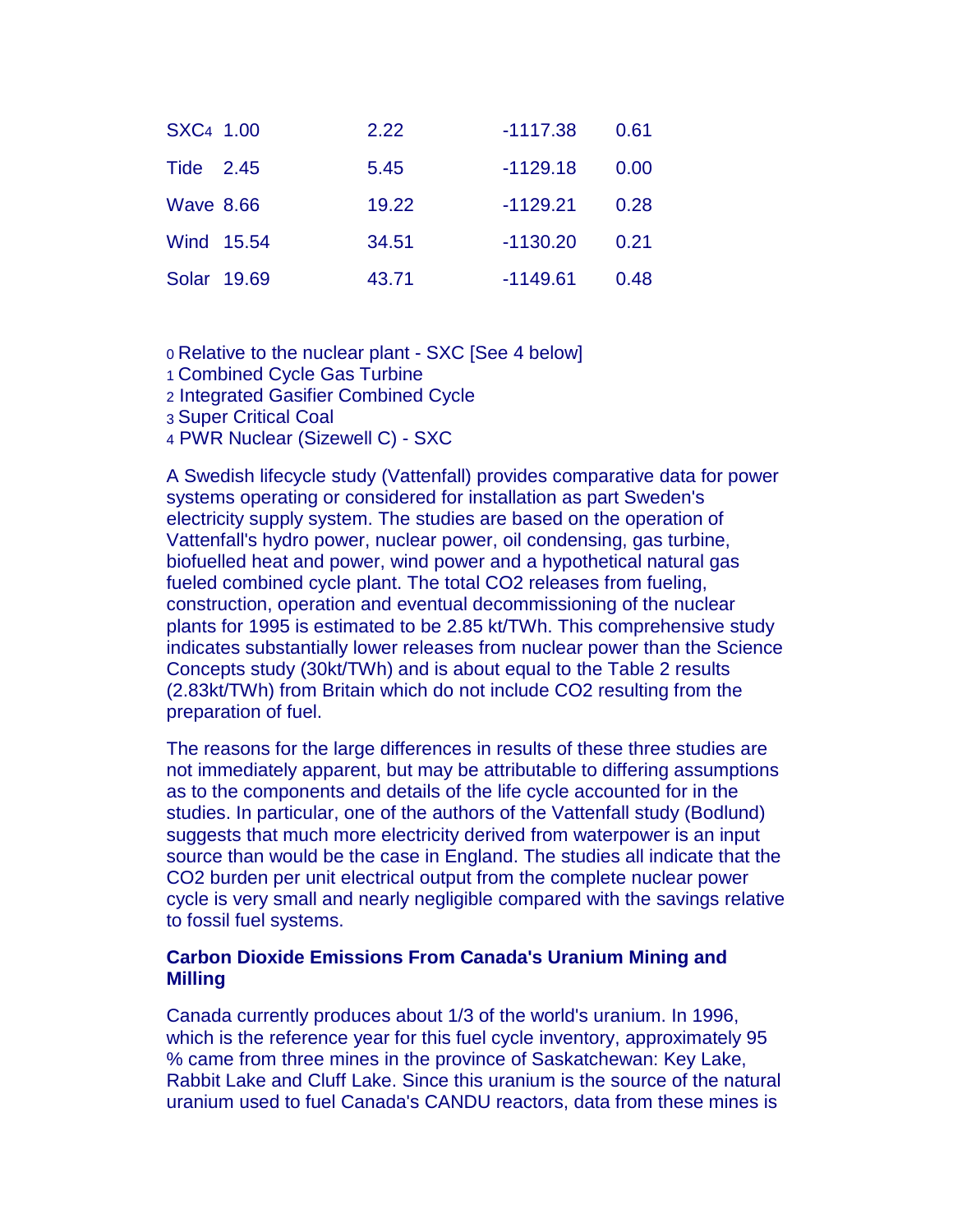reviewed to establish CO2 emission per unit of uranium mined, milled and refined to produce the UO2 which forms CANDU fuel elements. A "snapshot" is taken based on data from Canada's major uranium producer (Cogema, Cameco) operations reports for 1996. Production of uranium at the mines totaled 11,321 t in 1996.

These three mines and associated mills obtain ore that averages on the order of 1.5% uranium. Approximately 75% of the ore is derived from the open pit operation with the remainder coming from underground mines. The mills associated with the mines extract uranium in the form of U3O8 as their final product. Fossil fuel derived energy is used at the mine sites for earth moving, transportation, heating, and steam production. Two of the mines use utility supplied electricity that is derived from waterpower. The third mine site is more remote and generates needed electricity using diesel generators. These operations consumed 45,000 t of fossil fuel, comprised of 50% propane, 47% diesel fuel and 3% gasoline. Combustion of these fuels released about 138,000 t of CO2. Had all of the electricity had been generated using fossil fuels the additional CO2 generated would have been on the order of 98,000 t based on data for diesel fuel consumption. The data indicates CO2 emissions of approximately 700 kt/TWh for diesel generation.

Organic substances are also used in explosives and as solvents to purify the concentrate. The carbon content of these is variable, however it is reasonable to assume that the carbon content is similar to that of the fossil fuels. If all of the organic materials used ultimately generate CO2 this source of about 2000 t would contribute another 6000 t of CO2.

We conclude from the above data that the fossil fuels, explosives, and solvents used to produce uranium concentrate from Canadian mines in 1996 released 12.1 mass units of CO2 per unit of uranium. Had fossil fuel, based on the use of diesel generators, been the sole source of primary energy the release factor would have been 20.7 mass units of CO2 per unit of uranium produced.

Some of the components and chemicals used in the refining process have potential to release small amounts of CO2 as a result of reaction. The most significant of the secondary sources of CO2 are the carbonate content of the ore which is subjected to acid leaching to extract the uranium, and the use of lime to neutralize the resulting leached tailings. The 1996 CO2 releases from one uranium producer (9400 t) associated with the carbonate dissolution are estimated at about 7000 t. Lime is generated from calcium carbonate. About 22000 t of CO2 is released by production of the lime needed to neutralize the tailings. The total CO2 associated with chemical treatment of the ore and tailings associated with 9400 t uranium is thus about 30,000 t or 3.2 mass units of CO2 per unit mass of uranium produced.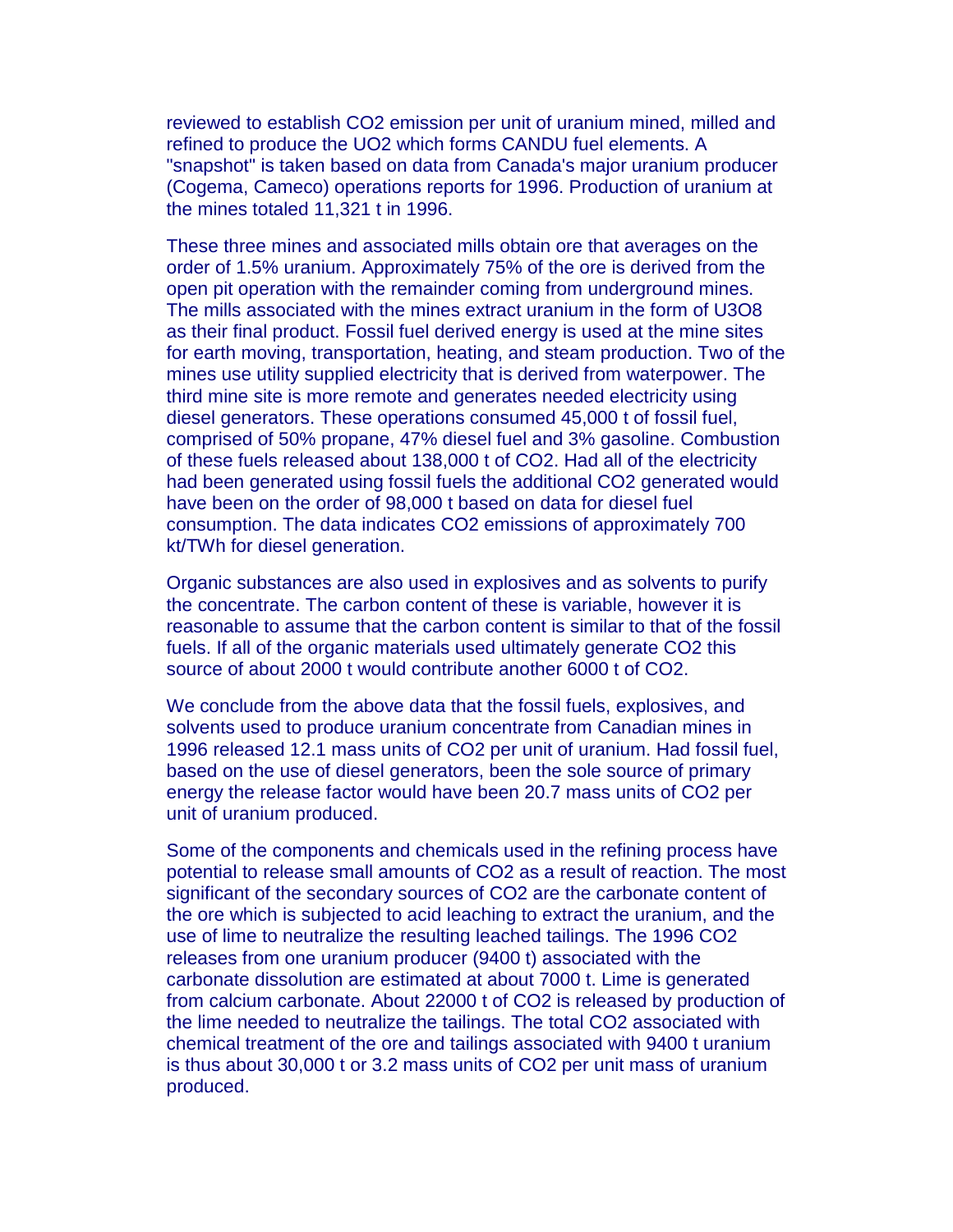The next two stages of the refining process are conducted at Blind River, Ontario and Port Hope Ontario, some 4000 kilometers from the mines. At 0.025 litres/t-km, typical of modern diesel transport (Volvo), another 0.26 mass units of CO2 per unit of uranium are released by the truck on such a trip.

The Blind River facility converts the concentrate into UO3. Natural gas is the major fossil fuel input and is used primarily to generate steam. Electricity, which is derived primarily from water or nuclear energy, is important. A small amount of fuel oil is used as backup for steam production. Minor quantities of propane and gasoline also contribute to fossil fuel energy input. The total CO2 release attributed to fossil energy use is 1.33 units CO2 per unit mass of uranium processed. Had diesel generators been the source of electricity this factor would rise to 2.80. Some chemicals used in the conversion process also release CO2. Organic solvents, with a carbon content similar to diesel fuel are also used. Accounting for these sources contributes 0.04 mass units of CO2 per unit uranium.

At Port Hope, the process diverges. Some of the UO3 is converted to UO2 for use by CANDU reactors while the remainder is converted to UF6 for ultimate enrichment as a fuel source for light water reactors. Again electricity is a major energy source and natural gas, fuel oil, propane and gasoline are used for energy. Some commercial liquid CO2 (~ 50 t) is used for specialized cooling requirements and minor quantities of CO2 (~3 t) are generated by chemicals in the process. These sources are neglected here, as the quantity is negligibly small.

Conversion to UO2 contributes 2.80 mass units of CO2 per unit uranium (4.84 mass units if electricity were derived from hypothetical diesel generators). The corresponding ratios are 2.14 and 6.78 mass units for actual CO2 release and hypothetical CO2 release, for the production of UF6.

Most CANDU fuel is fabricated in Ontario. The buildings used for this are heated with natural gas. The fabrication process uses electricity. Data from fuel manufacturers indicates that annual production of 1775 t (uranium content basis) of fuel entailed the combustion of 500,000 m3 natural gas and consumption of 14500 MWh of electricity circa 1996 - 1997. Most electricity produced in Ontario is from nuclear or hydro sources. The "actual" CO2 emission is thus based on the natural gas consumption and amounts to 0.010 kt/ TWh. Had the electricity been derived from fossil fuel the associated CO2 emission is estimated to be 0.11 kt/ TWh.

#### **Heavy Water Production**

The CANDU reactor differs most significantly from other reactor technologies in reliance on the heavy water moderator that is necessary to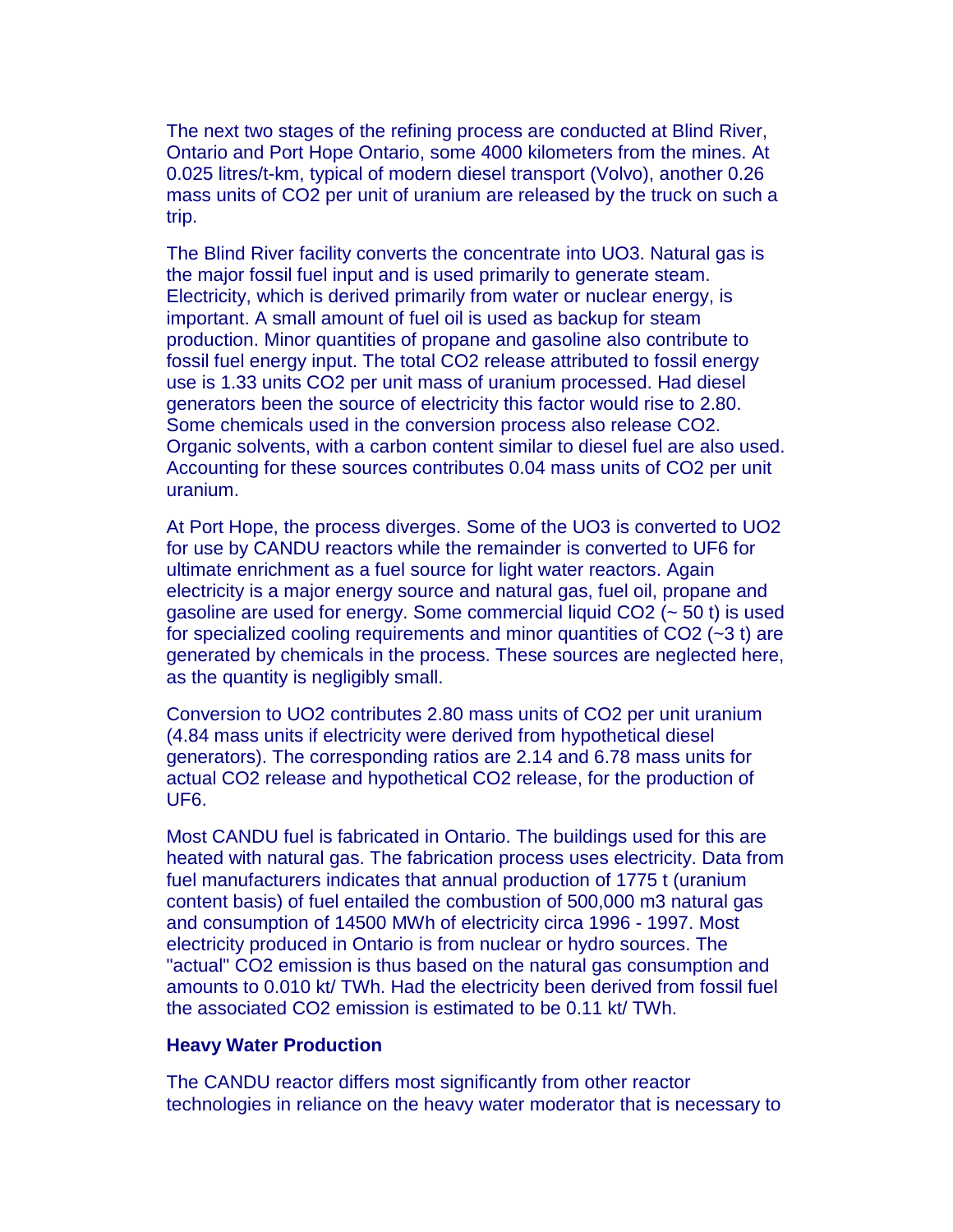achieve a nuclear reaction with natural uranium fuel. Heavy water is present in only small quantities in natural water (1 part in 7000). Large chemical plants processing large quantities of natural water using substantial quantities of energy are required for production of heavy water in the quantities needed to provide the initial charge and makeup for CANDU reactors. A history of heavy water production in Canada (Rae, 1991) indicates that energy equivalent to 1 to 5 barrels of heavy oil/ kgm heavy water is needed, depending on the efficiency of the chosen separation process.

The actual generation of CO2 from Canada's heavy water production is difficult to trace. Some of the early production was based on the use of fossil fuels. The first major Canadian plant used coal as a source of energy. The second used steam from a backpressure turbine of the Nova Scotia Power Corporation in a cogeneration mode. Subsequently two larger plants derived energy directly from steam provided by the Bruce Nuclear Power Development in Ontario. These plants have been the source of all heavy water supplied by Canada for several years. The heavy water currently available for CANDU reactors is thus essentially CO2 free.

We establish the energy associated with heavy water production from 1973 to 1993 based on the records (Witzke) of the Bruce heavy water plants. These records provide heavy water production (15,000 t), electricity consumption and steam consumption expressed as electricity production foregone based on the 31% efficiency (145,000 GWh thermal energy) of the CANDU station. We then estimate hypothetical CO2 release (2571 t CO2/t U) had fuel oil that releases 74 t of CO2/TJ (NRCan) been used as the energy source for heavy water production. Initial charges of heavy water and makeup to account for losses (COG) are used to estimate the amounts of heavy water needed per unit of net electrical production in 1995. This is representative of current CANDU performance. Twenty-four CANDU reactors with a total rating of 17,000 MWe charged with 15,000 t of D2O produced a net output of 100 TWh electrical output in 1995. Energy derived from the uranium fuel used in 1994(Cox) exceeded 180 MWh thermal /kg U. The average uranium consumption can thus be expressed as 18 t uranium/TWh at 31% thermal efficiency.

Should fuel oil have been used as a primary energy source, make up of heavy water losses would have averaged 2.26 kt CO2/ TWh. Since the initial heavy water charge can be recycled on decommissioning, the contribution from the initial charge ultimately becomes vanishingly small over a long time span. Assuming only a 40 year life, corresponding to the expected reactor life, for the initial charge results in an additional release of 9.6 kt CO2/ TWh.

#### **Carbon Dioxide Release Attributable to CANDU Reactor Operation**

The major contributors to CO2 release from CANDU reactors have been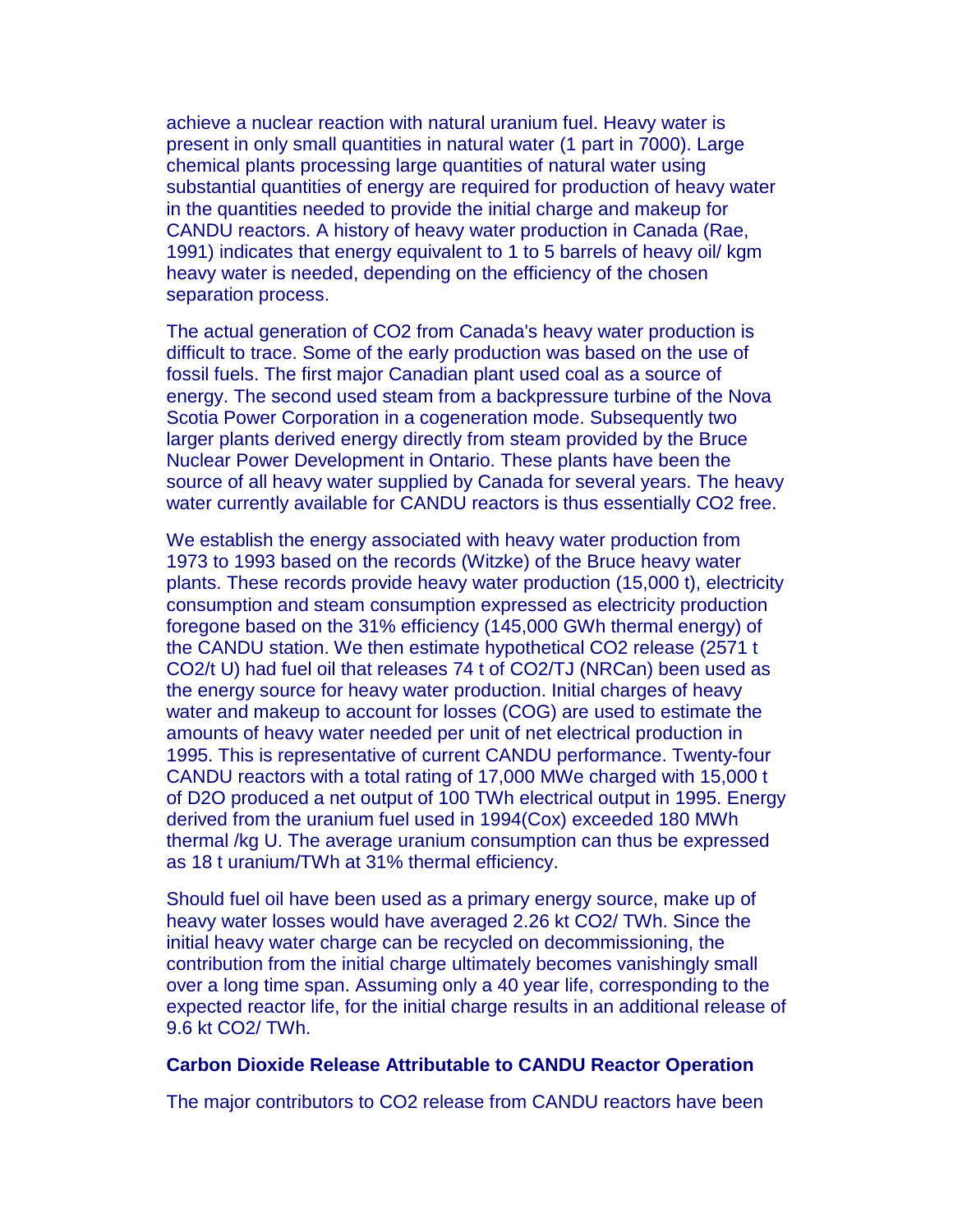established quantitatively. Some components are missing requiring estimates to establish the total. Construction and decommissioning, in particular, have not been studied. The information on major material inputs provided in Table 1 and the basic similarity of light water reactors to CANDU reactors suggests that there is sufficient correlation that the data from Table 2 is applicable.

This data and that from previous sections is converted and summarized in Table 3 to provide estimates of CO2 resulting from the CANDU lifecycle using the current Canadian mix of fossil, nuclear and water power sources. This is compared with an upper bound estimate based on the assumption fossil fuels provide the sole operational energy input for fuel and heavy water production.

## **Discussion**

From Table 2 the savings in CO2 emissions resulting from avoidance of "old coal" technology is about 1120 kt/TWh. The CO2 emission "cost" associated with this saving from construction, operation and decommissioning of CANDU reactors is only 3.2 kt/TWh or 0.3%. Had the energy inputs for operation been derived solely from high carbon fossil fuels, rather than primarily from nuclear and hydropower the CO2 cost is still only 15.41 kt/TWh or 1.4%.

A small investment of fossil fuels in the construction and operation of nuclear plants thus provides a tremendous multiplication (~75 to 350 times for the example above) of energy available from the use of the fossil fuel directly as an energy source, per unit of CO2 released. This multiplication factor can also vary considerably, depending on the degree nuclear energy is used as an input to materials preparation. The CANDU systems use of nuclear thermal energy for heavy water separation eliminates this potential largest component of CANDU CO2 emission.

#### **Table 3**

Carbon Dioxide Emission attributable to the CANDU Fuel Cycle

| <b>Fuel Cycle</b><br><b>Process</b>  | Actual 1996<br>Energy<br><b>Sources</b><br>(kt/TWh) | <b>All Fossil Fuel</b><br><b>Energy Sources</b><br>9kt/TWh) | <b>Notes</b>               |
|--------------------------------------|-----------------------------------------------------|-------------------------------------------------------------|----------------------------|
| <b>Construction 2.22</b>             |                                                     | 2.22                                                        | From Table 2               |
| Heavy Water <sub>0.0</sub><br>Charge |                                                     | 9.64                                                        | 40 year life, not recycled |
| Heavy Water <sup>0.0</sup>           |                                                     | 2.26                                                        |                            |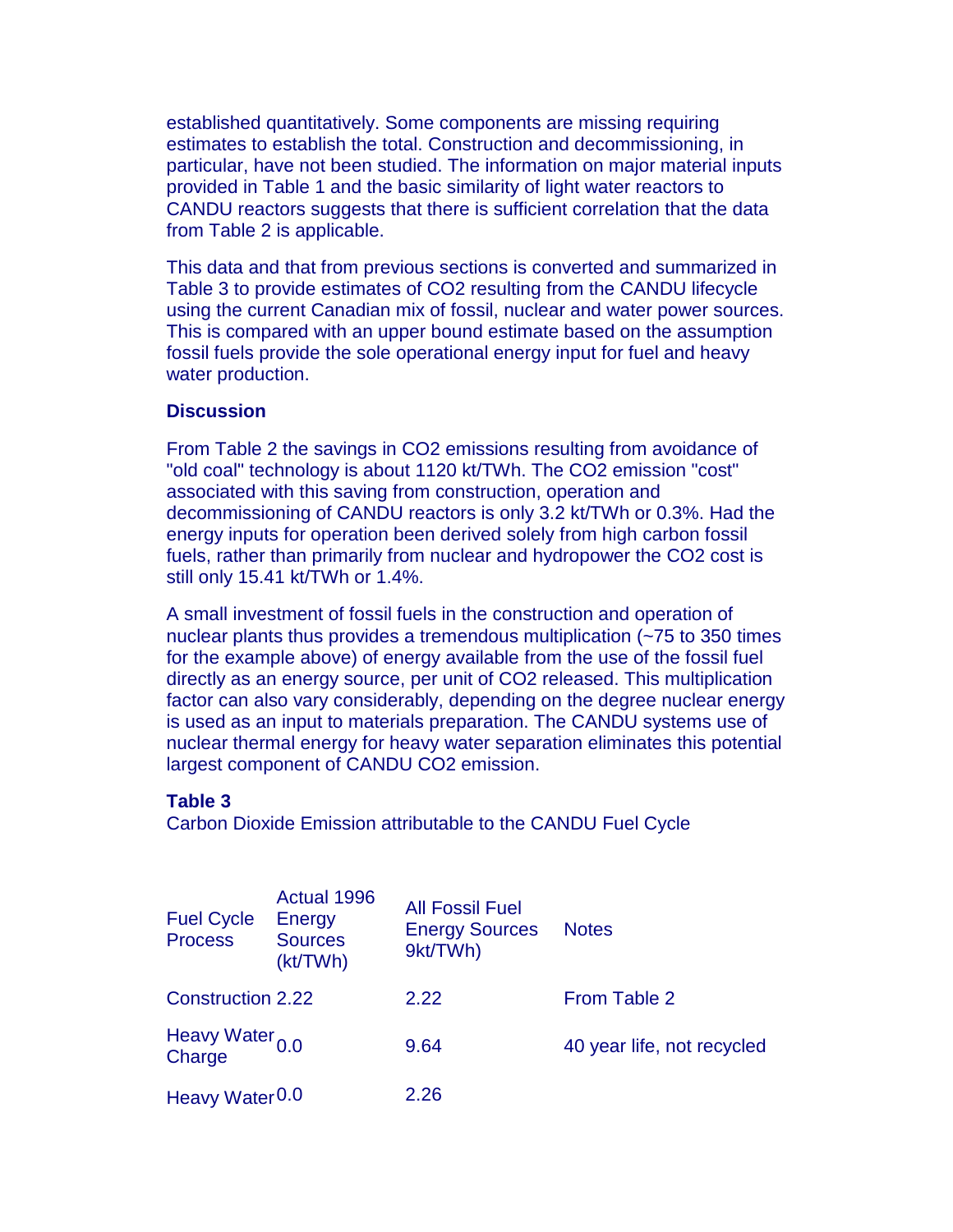| Replacemen<br>t                                        |       |       |                                                                                |
|--------------------------------------------------------|-------|-------|--------------------------------------------------------------------------------|
| Mining and<br>Milling                                  | 0.22  | 0.37  | Product is U <sub>3</sub> O <sub>8</sub> , Includes<br>explosives and solvents |
| <b>Chemical</b><br><b>Treatment</b>                    | 0.06  | 0.06  | Ore and Tailings                                                               |
| U <sub>3</sub> O <sub>8</sub><br><b>Transport</b>      | 0.005 | 0.005 | 4000 km                                                                        |
| U <sub>3</sub> O <sub>8</sub> to UO <sub>3</sub> 0.025 |       | 0.051 | <b>Includes Solvents</b>                                                       |
| UO <sub>3</sub> to UO <sub>2</sub> 0.050               |       | 0.087 | Minor amounts from<br>cooling and neutralization<br>neglected                  |
| Fuel<br><b>Fabrication</b>                             | 0.01  | 0.11  | <b>Extrapolated from LWR</b><br>data                                           |
| Decommissi<br>oning                                    | 0.61  | 0.61  | From Table 2                                                                   |
| <b>Total</b>                                           | 3.20  | 15.41 |                                                                                |

Some studies (Mortimer) have suggested that nuclear energy would not be an effective means of reducing greenhouse gas emissions for a significant time. Fortunately, they are based on naïve assumptions with respect to the over use of fossil fuel in the nuclear fuel cycle and an underlying assumption that the nuclear fuel will not be reprocessed. There are many other opportunities, beyond the CANDU heavy water extraction example, to feed nuclear energy back into the processes used to prepare materials and to supply energy for other inputs to the nuclear fuel cycle. Electricity, in particular, can be applied to ore extraction and refining and to the processing of metals and other construction materials. Continuing development of the nuclear fuel cycle (Boczar) provides additional potential for sustaining the energy that can be derived from nuclear fission.

This review highlights the fact that nuclear and other alternate energy sources are all dependent to some degree on our fossil fuel sources at present. No doubt it would be possible to completely eliminate this dependence should they be depleted. Perhaps a more rational approach would be to sustain our fossil supplies for as long as possible by using them prudently as an input to multiply our energy supplies through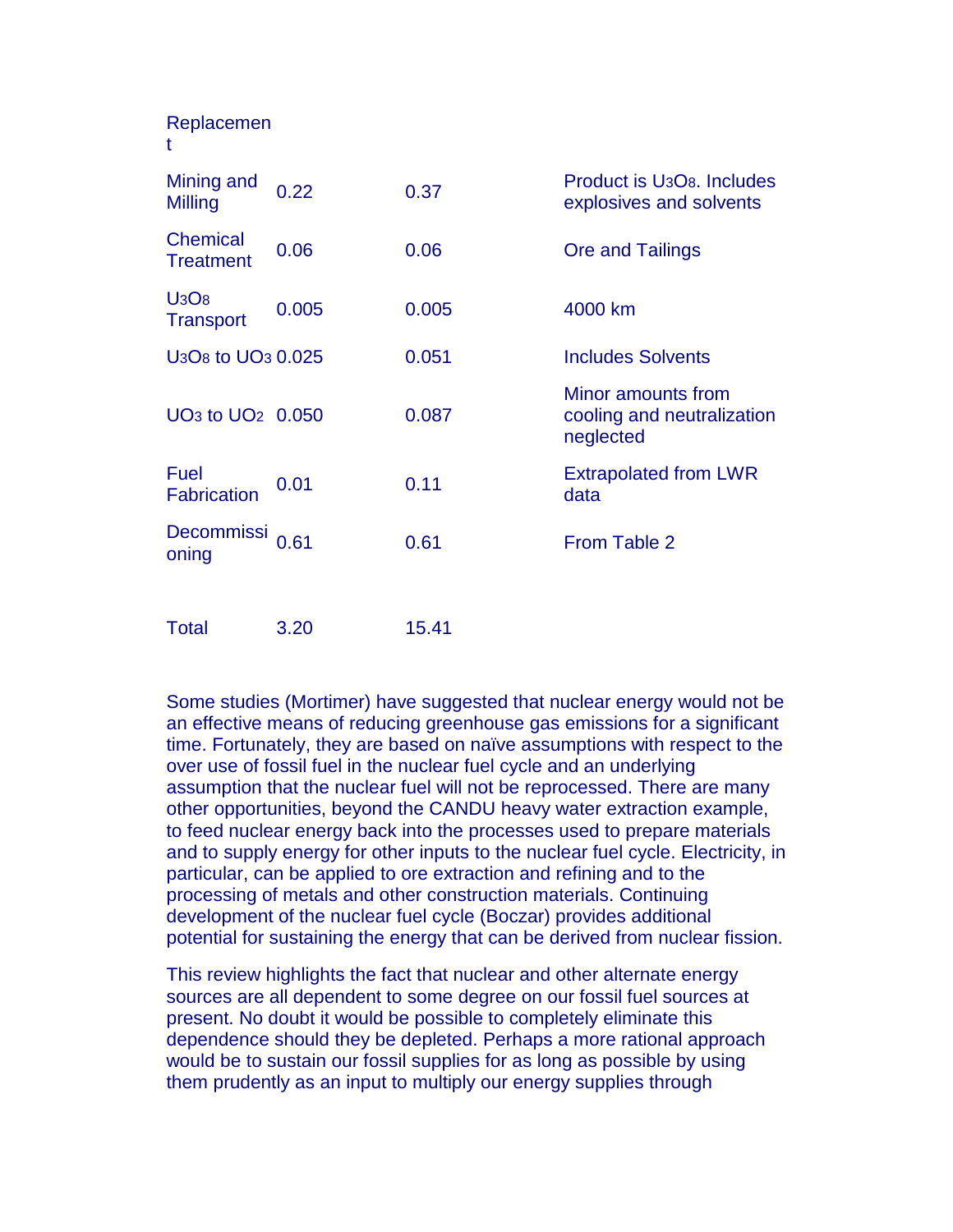construction of nuclear power plants?

## **Conclusion**

A review of studies of CO2 emissions from the nuclear fuel cycle has been undertaken. An estimate of CO2 from the CANDU fuel cycle based on actual Canadian experience with mining and refining of uranium ores and separation of heavy water has been presented. An upper bound estimate based on the assumption all energy input comes from high carbon fossil fuels is calculated for comparison.

Over one hundred times as much CO2 is avoided by deployment of the CANDU fuel cycle in place of coal plants in Canada than is released by CANDU construction, the fuel production process, and decommissioning. The electrical energy output per unit of CO2 released overwhelms that from the direct use of fossil fuel for electrical energy.

## **Acknowledgments**

We acknowledge the valuable input of Liz Quarshe for her help with acquiring mining data. Ashok Dhir, Dave Turner, Jerry Dick, and Ken Saari supported us with data on many aspects of information related to CANDU performance and heavy water production. Lloyd Jones and Herman Stremmler provided needed fuel fabrication data.

## **References**

Boczar, P., A. Dastur, K. Dormuth, A. Lee, D. Meneley, D. Pendergast and J. Luxat. "Global Warming and Sustainable Energy Supply with CANDU Nuclear Power Systems", *2nd International Symposium on Global Environment and Nuclear Energy Systems (GENES-2)*, Tsuruga, Japan, October 29 - November 1 1996.

Bodlund, B, *Vattenfall Energisystem AB*, personal communication, November, 1997

Cameco, Annual Report, 1996

COG, "D2O Management for 1995", *CANDU Owners Group, CANDU Station Chemistry Newsletter 97-01*, unpublished data, April 1997.

Cogema, Annual Report, 1996

Cox, D. S., E. Kohn, J.H.K. Lau, G.J. Dickie, N.N. Macici, and R.W. Sancton, "Canadian Fuel Development Program and Recent Operational Experience", *Conference Proceedings of the 4th International Conference on CANDU Fuel,* Pembroke, Canada, 1995 October 1-4, p. 1-32, Canadian Nuclear Society.

Mortimer, Nigel, "Aspects of the Greenhouse Effect", FOE 9, Proposed